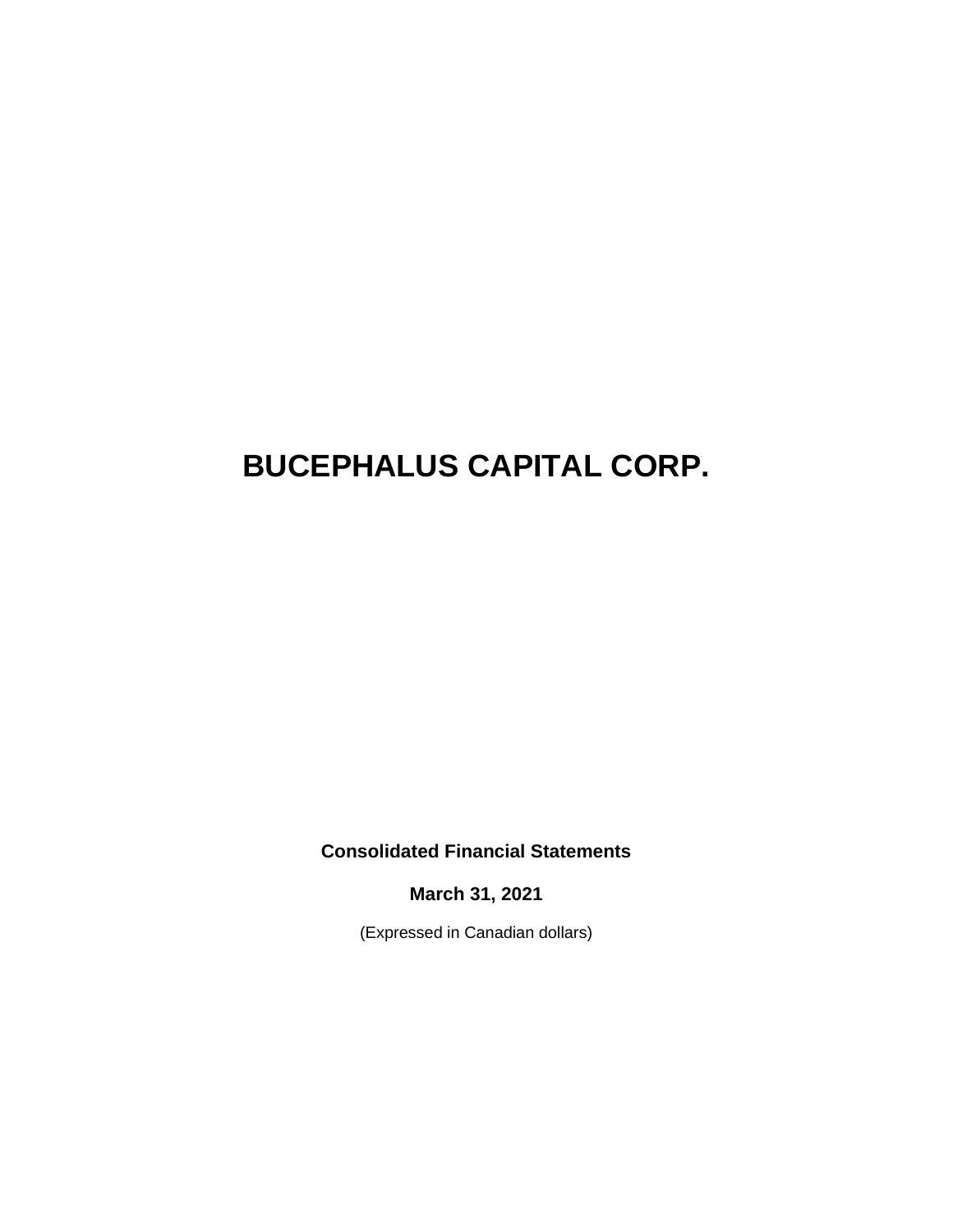# **Management's Responsibility for Financial Reporting**

The accompanying unaudited interim condensed consolidated financial statements of the Company have been prepared by management in accordance with International Financial Reporting Standards. These unaudited interim condensed consolidated financial statements contain estimates based on management's judgment. Management maintains an appropriate system of internal controls to provide reasonable assurance that transactions are authorized, assets safeguarded, and proper records maintained.

The Audit Committee of the Board of Directors reviews the results of the unaudited interim condensed consolidated financial statements prior to submitting the unaudited interim condensed consolidated financial statements to the Board for approval.

Signed: *"John McMahon"*  Chief Executive Officer

Toronto, Ontario May 20, 2021

# **NOTICE TO READER**

The accompanying unaudited interim condensed consolidated financial statements of the Company have been prepared by and are the responsibility of management. The unaudited interim condensed consolidated financial statements as at and for the three months ended March 31, 2021 have not been reviewed by the Company's auditors.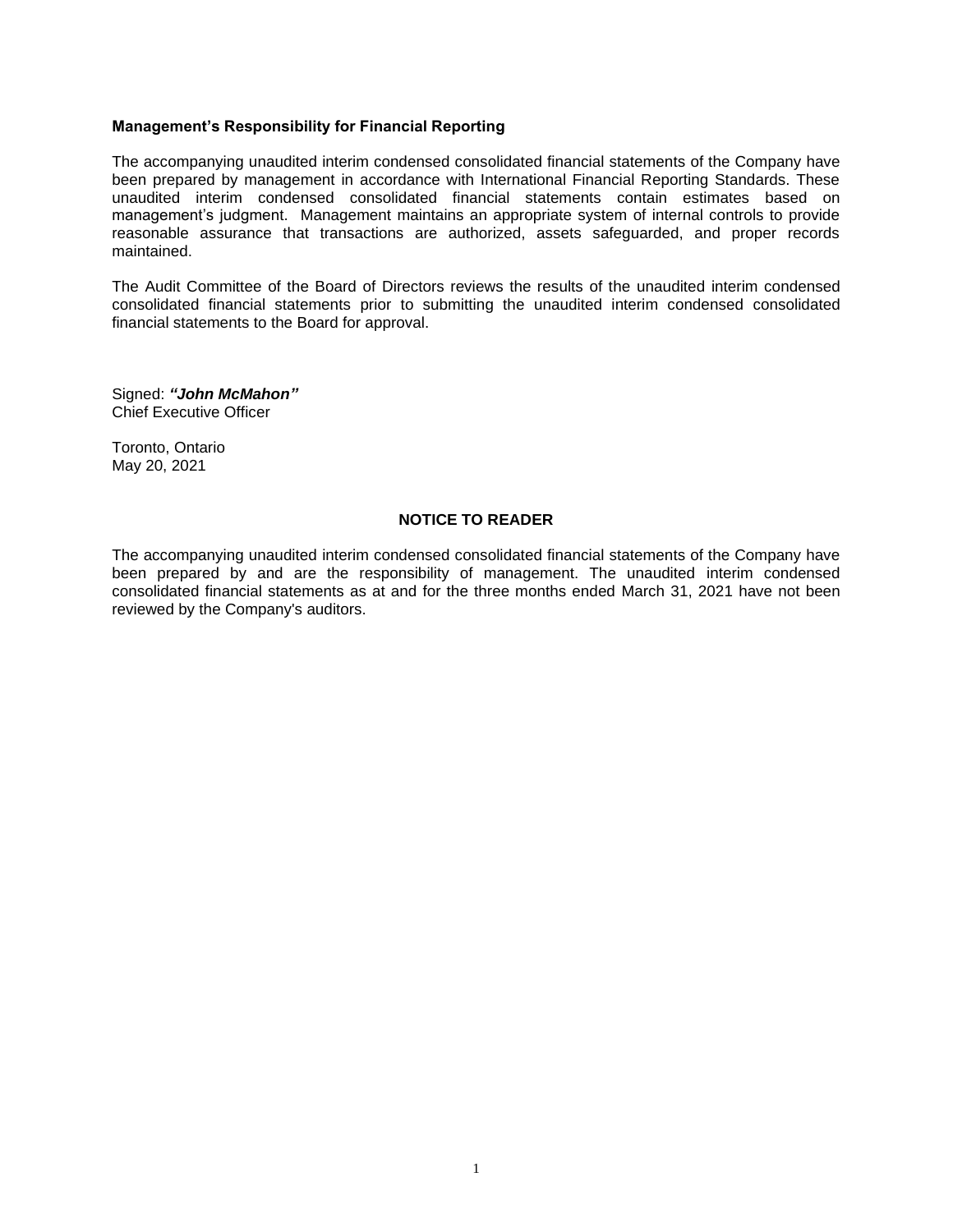# **Bucephalus Capital Corp.** Consolidated Statements of Financial Position (Unaudited) (In Canadian Dollars)

|                                                    | March 31,<br>2021 |      | December 31,<br>2020 |
|----------------------------------------------------|-------------------|------|----------------------|
| <b>Assets</b>                                      |                   |      |                      |
| <b>Current assets</b>                              |                   |      |                      |
| Cash                                               | \$<br>1,123,081   | - \$ | 18,424               |
| Accrued interest receivable (note 5)               | 26,077            |      | 17,653               |
| Prepaid expenses                                   | 750               |      | 750                  |
| Accounts receivable                                | 31,427            |      | 24,811               |
| Bridge loans, current portion (note 5)             | 35,642            |      | 36,020               |
| Portfolio investments (note 6)                     | 206,403           |      | 258,866              |
|                                                    | 1,423,380         |      | 356,523              |
| Bridge loans (note 5)                              | 78,870            |      |                      |
|                                                    | 1,502,250         | \$   | 356,524              |
| Liabilities                                        |                   |      |                      |
| Accounts payable and accrued liabilities (note 10) | \$<br>$50,137$ \$ |      | 530,364              |
| <b>Shareholders' Equity</b>                        |                   |      |                      |
| Share capital (note 7 (b))                         | 3,501,074         |      | 3,235,409            |
| Contributed surplus (note 7(c) and 7(d))           | 1,270,208         |      | 35,343               |
| Deficit                                            | (3,319,169)       |      | (3,444,592)          |
| Total shareholders' equity                         | 1,452,113         |      | (173,840)            |
|                                                    | 1,502,250         | S    | 356,524              |

On Behalf of the Board:

" John McMahom " Director

" Jason Ewart" Director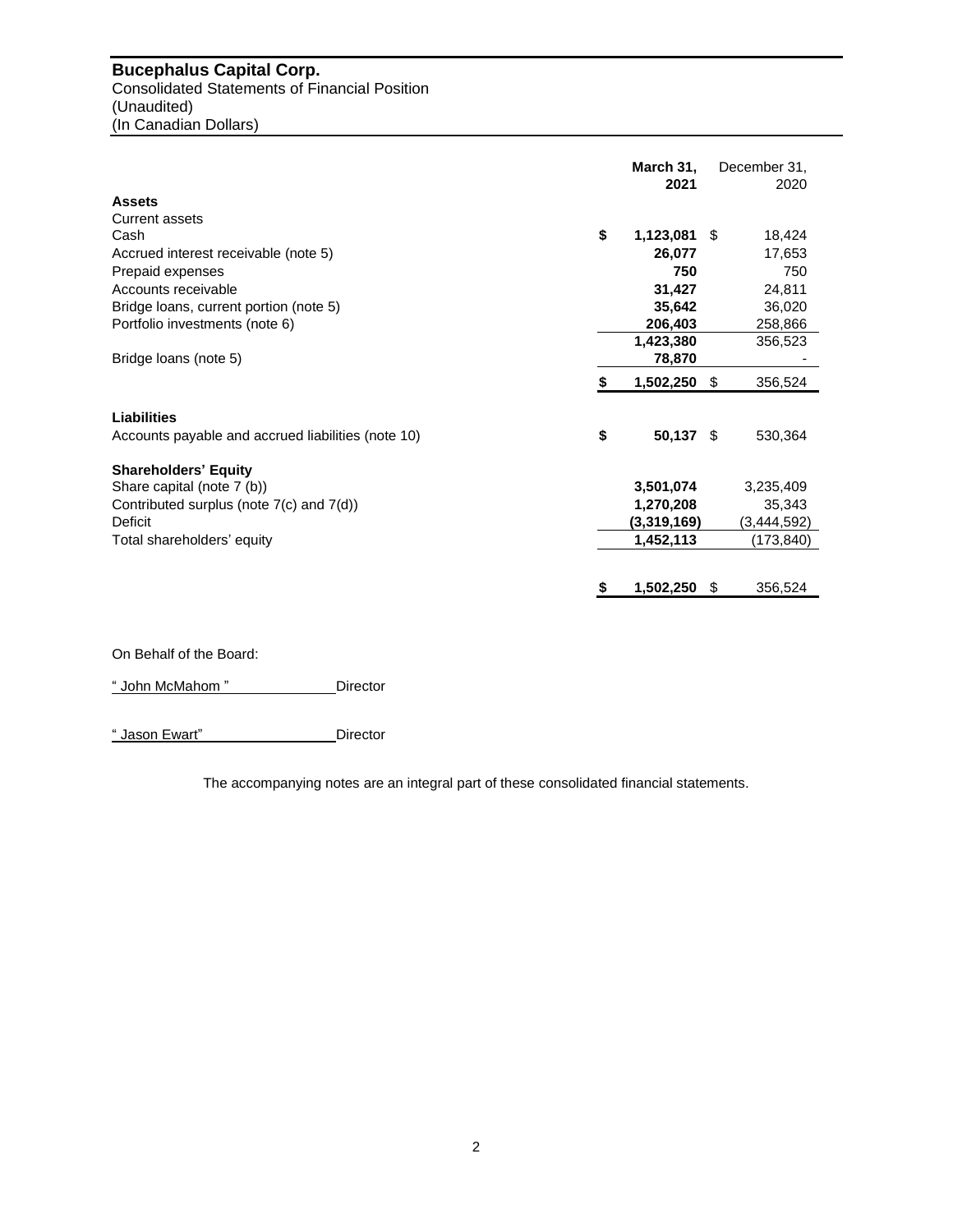# **Bucephalus Capital Corp.** Consolidated Statements of Changes in Equity For the three months ended March 31, 2021 and 2020 (Unaudited) (In Canadian Dollars)

|                                  | <b>Share Capital</b> | <b>Contributed</b><br><b>Surplus</b> | <b>Retained</b><br>earnings | <b>Total</b> |
|----------------------------------|----------------------|--------------------------------------|-----------------------------|--------------|
|                                  | \$                   | \$                                   | \$                          | \$           |
| Balance, January 1, 2020         | 3,235,409            | 35,343                               | (3,069,259)                 | 201,493      |
| Net loss for the period          |                      |                                      | (73,528)                    | (73, 528)    |
| Balance March 31, 2020           | 3,235,409            | 35,343                               | (3, 142, 787)               | 127,965      |
|                                  |                      |                                      |                             |              |
| Balance, January 1, 2021         | 3,235,409            | 35,343                               | (3,444,593)                 | (173, 841)   |
| Issuance of shares, net of costs | 131,212              | 1,015,538                            |                             | 1,146,750    |
| Exercise of stock options        | 134,453              | (29, 453)                            |                             | 105,000      |
| Issuance of stock options        |                      | 248,780                              |                             | 248,780      |
| Net income for the period        |                      |                                      | 125,424                     | 125,424      |
| Balance March 31, 2021           | 3,501,074            | 1,270,208                            | (3,319,169)                 | 1,452,113    |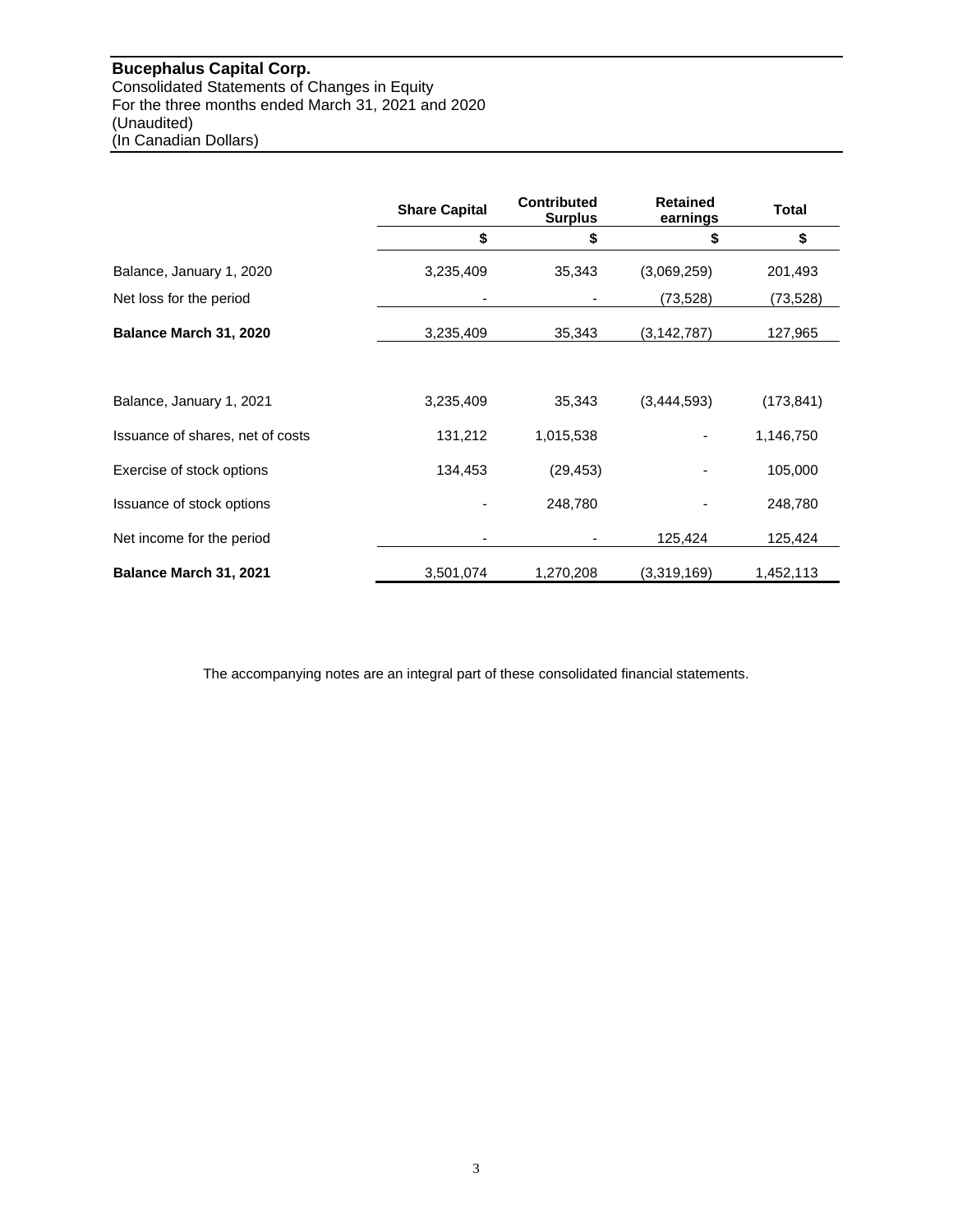# **Bucephalus Capital Corp.** Consolidated Statements of Operations and Comprehensive Loss For the three months ended March 31, 2021 and 2020 (Unaudited) (In Canadian Dollars)

|                                                                   | 2021             | 2020       |
|-------------------------------------------------------------------|------------------|------------|
| Investment income and management fees                             |                  |            |
| Change in value of portfolio investments                          | \$<br>693,508 \$ | (8, 977)   |
| Discount on note                                                  | (71, 074)        |            |
| Interest income                                                   | 2,684            | 4,311      |
| Dividend income                                                   |                  | 439        |
| Foreign exchange (loss)                                           | (618)            | 9,213      |
|                                                                   | 624,500          | 4,986      |
| <b>Expenses</b>                                                   |                  |            |
| Audit and legal fees                                              | 14,455           | 4,000      |
| Promotional                                                       | 20,000           |            |
| Consulting fees (note 10)                                         | 180.000          | 69,000     |
| <b>Salaries</b>                                                   | 28.071           |            |
| Filing and listing fees                                           | 7,607            | 5,147      |
| Stock based compensation                                          | 248,780          |            |
| Office expense                                                    | 163              | 367        |
|                                                                   | 499,076          | 78,514     |
| Net income (loss) before income tax                               | 125,424          | (73, 528)  |
| Income tax                                                        |                  |            |
| Net income (loss) and comprehensive income (loss) for the period  | $125,424$ \$     | (73, 528)  |
| Net income (loss) per share $-$ basic and diluted (note 8)        | \$<br>$0.00$ \$  | (0.00)     |
| Weighted average number of shares outstanding - basic and diluted | 33,047,574       | 29,514,241 |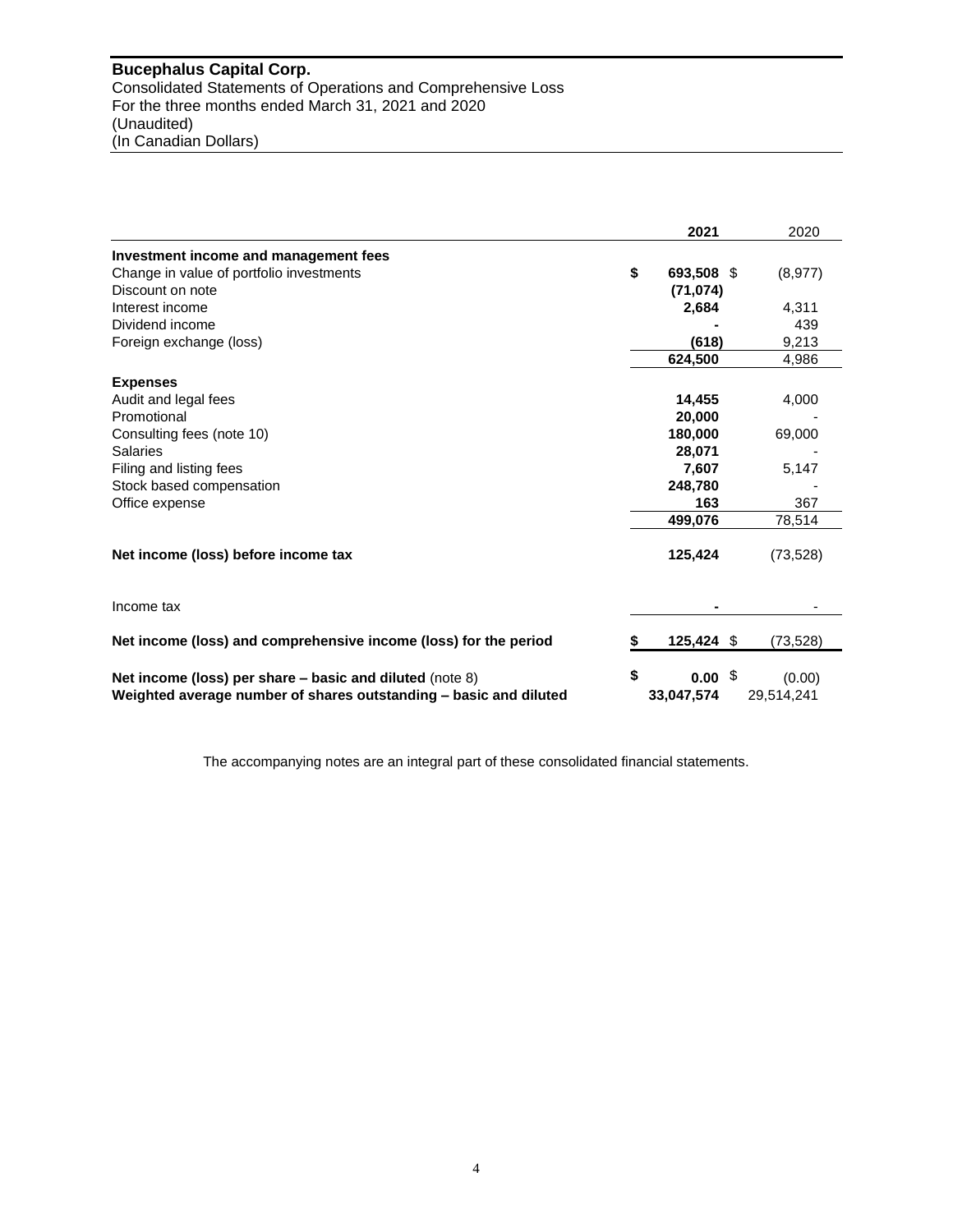# **Bucephalus Capital Corp.** Consolidated Statements of Cash Flows For the three months ended March 31, 2021 and 2020 (In Canadian Dollars)

|                                                  | 2021                  | 2020      |
|--------------------------------------------------|-----------------------|-----------|
| <b>Operating activities</b>                      |                       |           |
| Net income (loss) for the period                 | \$<br>$125,424$ \$    | (73, 528) |
| Change in value of portfolio investments         | (693, 508)            | 8,977     |
| Stock based compensation                         | 248,780               |           |
| Discount on loan                                 | 71,074                |           |
| Interest income                                  | (2,684)               | (4, 311)  |
| Foreign exchange gain                            |                       |           |
| Net changes in non-cash working capital balances |                       |           |
| Accrued interest receivable                      | 1,417                 | (6, 126)  |
| Accounts receivable                              | (13, 774)             | (3,659)   |
| Accounts payable and accrued liabilities         | (480,226)             | 62,706    |
|                                                  | (743,497)             | (15, 941) |
| <b>Investing activities</b>                      |                       |           |
| Advances of bridge loans                         | (149, 567)            |           |
| Proceeds from sale of portfolio investments      | 745,971               |           |
|                                                  | 596.404               |           |
| <b>Financing activities</b>                      |                       |           |
| Proceeds from financing activities               | 1,146,750             |           |
| Exercise of stock options                        | 105,000               |           |
|                                                  | 1,251,750             |           |
| Increase (decrease) in cash                      | 1,104,657             | (15, 941) |
| Cash, beginning of period                        | 18,424                | 54,583    |
| Cash, end of period                              | \$<br>\$<br>1,123,081 | 38,642    |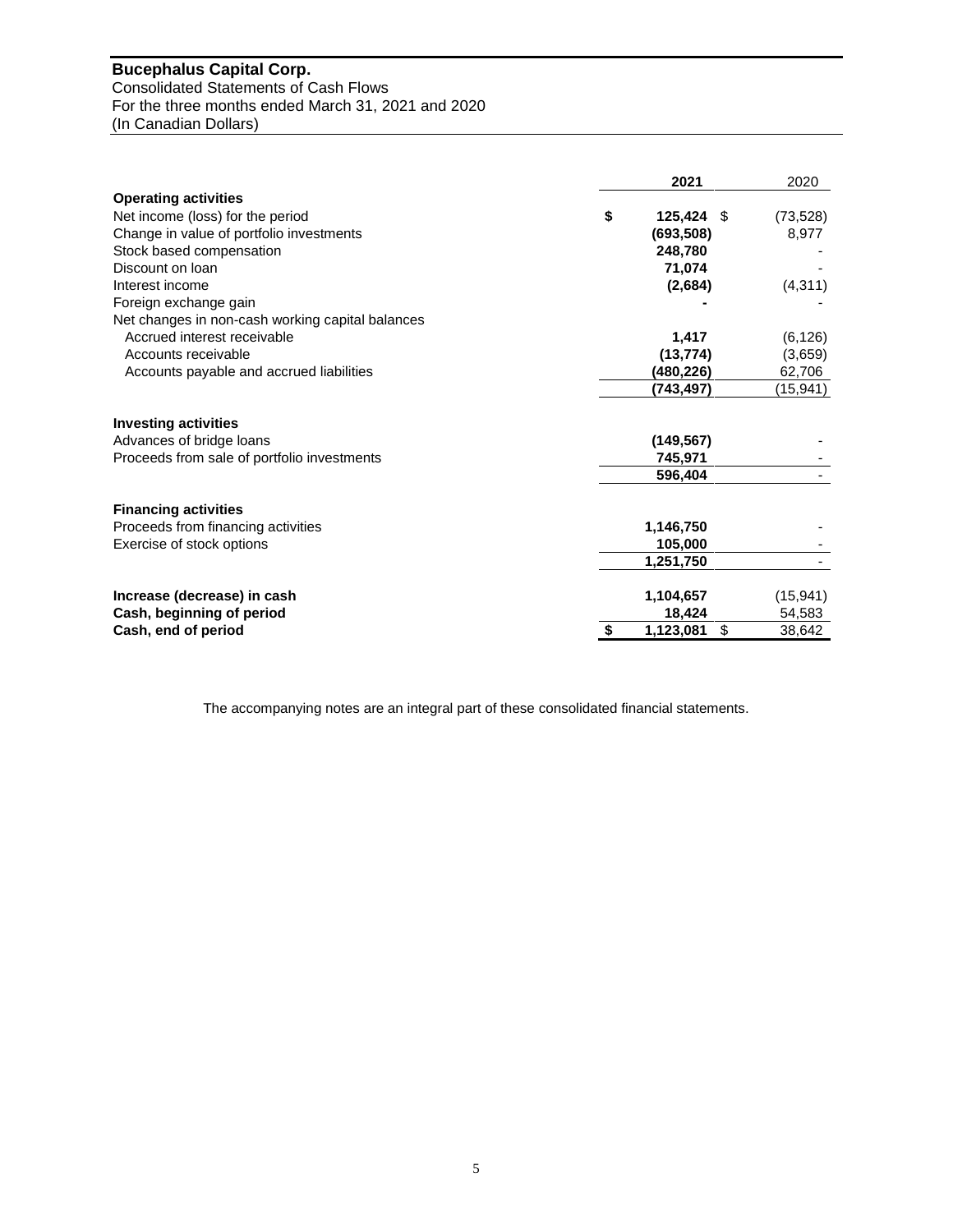# **1. Nature of Business and Going Concern**

Bucephalus Capital Corp. ("BCC" or the "Company") invests in companies across many industries such as oil and gas, mining, manufacturing, retail, financial services, technology, and biotechnology. The Company is a public company incorporated and domiciled in Ontario, Canada. The Company's registered office is located at 273 Tweed Street, Cobourg, Ontario K9A 2Z4. The Company's subordinate voting shares commenced trading on the Canadian Securities Exchange ("CSE") on March 14, 2016.

In early 2020, there was a global outbreak of COVID-19 (coronavirus), which had a significant impact on businesses through restrictions put in place by the Canadian federal, provincial, and municipal governments regarding travel, business operations, and isolations/quarantine orders. While the Company has not yet experienced any material impact on its ability to conduct operations, it is unknown the extent of the future impact the COVID-19 outbreak may have on the Company as this will depend on future developments that are highly uncertain and that cannot be predicted with confidence. These uncertainties arise from the inability to predict the ultimate geographic spread of the disease and the duration of the outbreak, including the duration of travel restrictions, business closures or disruptions and quarantine/isolation measures that are currently, or may be put, in place by Canada and other countries to fight the virus.

# **2. Basis of Presentation**

# *Statement of Compliance*

These unaudited interim condensed consolidated financial statements have been prepared in accordance with International Accounting Standard ("IAS") 34, Interim Financial Reporting, using accounting policies consistent with International Financial Reporting Standards ("IFRS"), as issued by the International Accounting Standards Board ("IASB"), and do not include all of the information required for full annual consolidated financial statements.

The reporting currency used for the unaudited interim condensed consolidated financial statements is Canadian dollars. The functional currency used by the Company is Canadian dollars.

These unaudited interim condensed consolidated financial statements were approved by the Company's Board of Directors on May 20, 2021.

# **3. Summary of Significant Accounting Policies**

These consolidated financial statements have been prepared by management in accordance with IFRS. Outlined below are those policies considered particularly significant for the Company.

# A. Use of Estimates

The preparation of these unaudited interim consolidated financial statements in accordance with IFRS requires management to make estimates and assumptions that affect the reported amounts of assets and liabilities and disclosure of contingent liabilities at the date of the consolidated financial statements and the reported amount of revenues and expenses during the period. Financial statement items subject to significant management judgment include: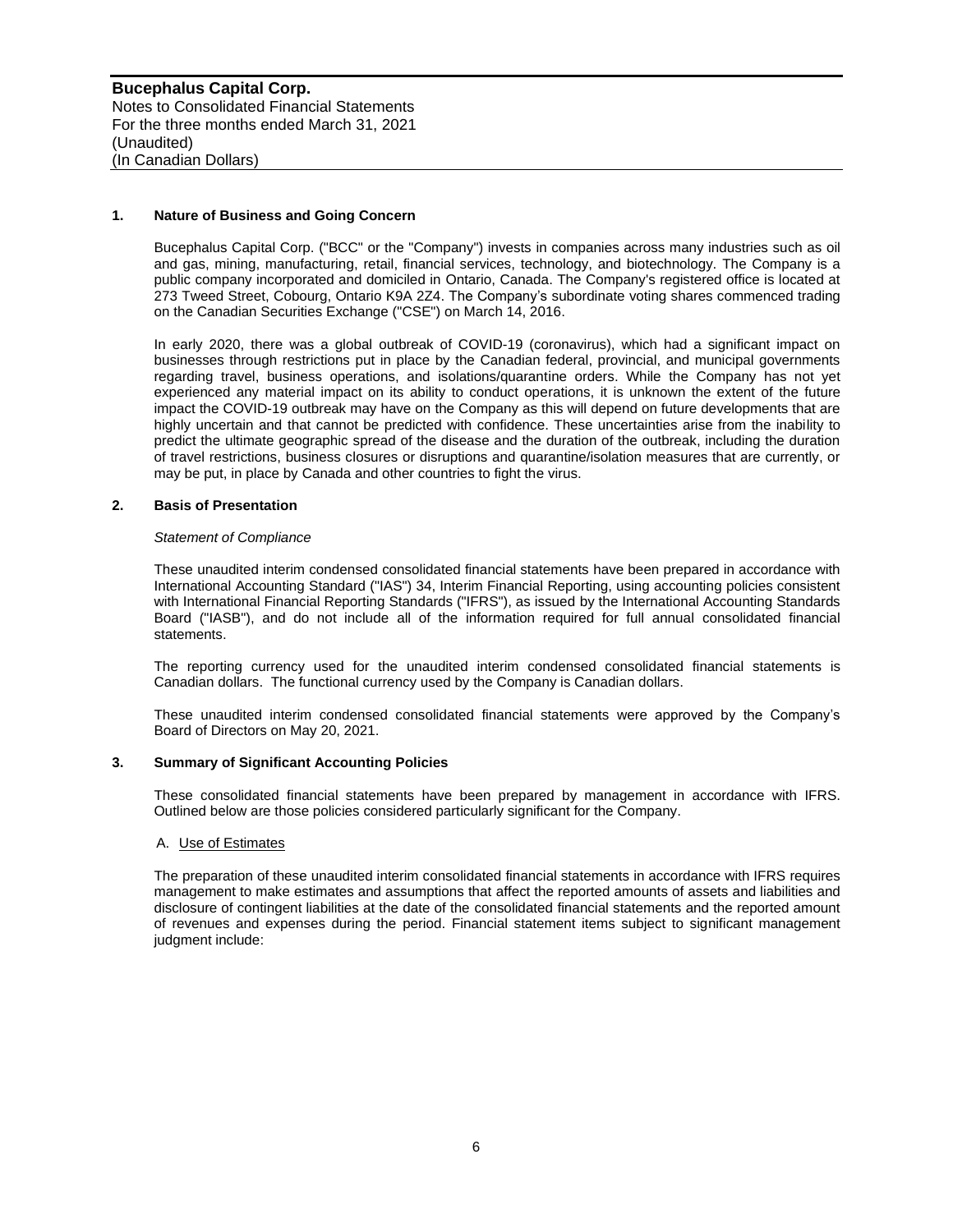# A. Use of Estimates - continued

- Credit losses Management exercises judgement to determine the expected credit losses on loans (note 3 (B)).
- Valuation of portfolio investments Where investments are not traded in an active market, management exercises judgement to determine the fair value of these assets. These assumptions include observation of recent private sales on the underlying securities (if available) and estimating the inputs to the Black-Scholes option pricing model (note 3 (B)).
- The Black-Scholes option pricing model is used to determine the fair value of the share-based payments and utilizes subjective assumptions such as expected price volatility and expected life of the option. Discrepancies in these input assumptions can significantly affect the fair value estimate (note 3 (H)).

While management believes that the estimates and assumptions are reasonable, actual results may differ materially from those estimates.

#### B. Financial instruments

Financial assets and financial liabilities, including derivatives, are recognized on the consolidated statements of financial position when the Company becomes a party to the financial instrument or derivative contract.

#### **Classification**

The Company classifies its financial assets and financial liabilities in the following measurement categories:

- (1) those to be measured subsequently at fair value through profit or loss ("FVTPL");
- (2) those to be measured subsequently at fair value through other comprehensive income ("FVTOCI"); and
- (3) those to be measured subsequently at amortized cost.

The classification of financial assets depends on the business model for managing the financial assets and the contractual terms of the cash flows. Financial liabilities are classified as those to be measured at amortized cost unless they are designated as those to be measured subsequently at FVTPL (irrevocable election at the time of recognition). For assets and liabilities measured at fair value, gains and losses are recorded in the statements of operations and comprehensive loss.

The Company reclassifies financial assets when and only when its business model for managing those assets changes. Financial liabilities are not reclassified.

The Company's classification and measurements of financial assets and liabilities are summarized below:

|                                          | <b>IFRS 9</b>         |                    |  |  |  |
|------------------------------------------|-----------------------|--------------------|--|--|--|
|                                          | <b>Classification</b> | <b>Measurement</b> |  |  |  |
| Cash                                     | Amortized cost        | Amortized cost     |  |  |  |
| Accrued interest receivable              | Amortized cost        | Amortized cost     |  |  |  |
| Accounts receivables                     | Amortized cost        | Amortized cost     |  |  |  |
| Bridge loans                             | Amortized cost        | Amortized cost     |  |  |  |
| Portfolio investments                    | <b>FVTPL</b>          | Fair value         |  |  |  |
| Accounts payable and accrued liabilities | Amortized cost        | Amortized cost     |  |  |  |

#### *Financial assets at amortized cost*

This category includes financial assets that are held within a business model with the objective to hold the financial assets in order to collect contractual cash flows that meet the solely payment of principal and interest ("SPPI") criterion. Financial assets classified in this category are measured at amortized cost using the effective interest method.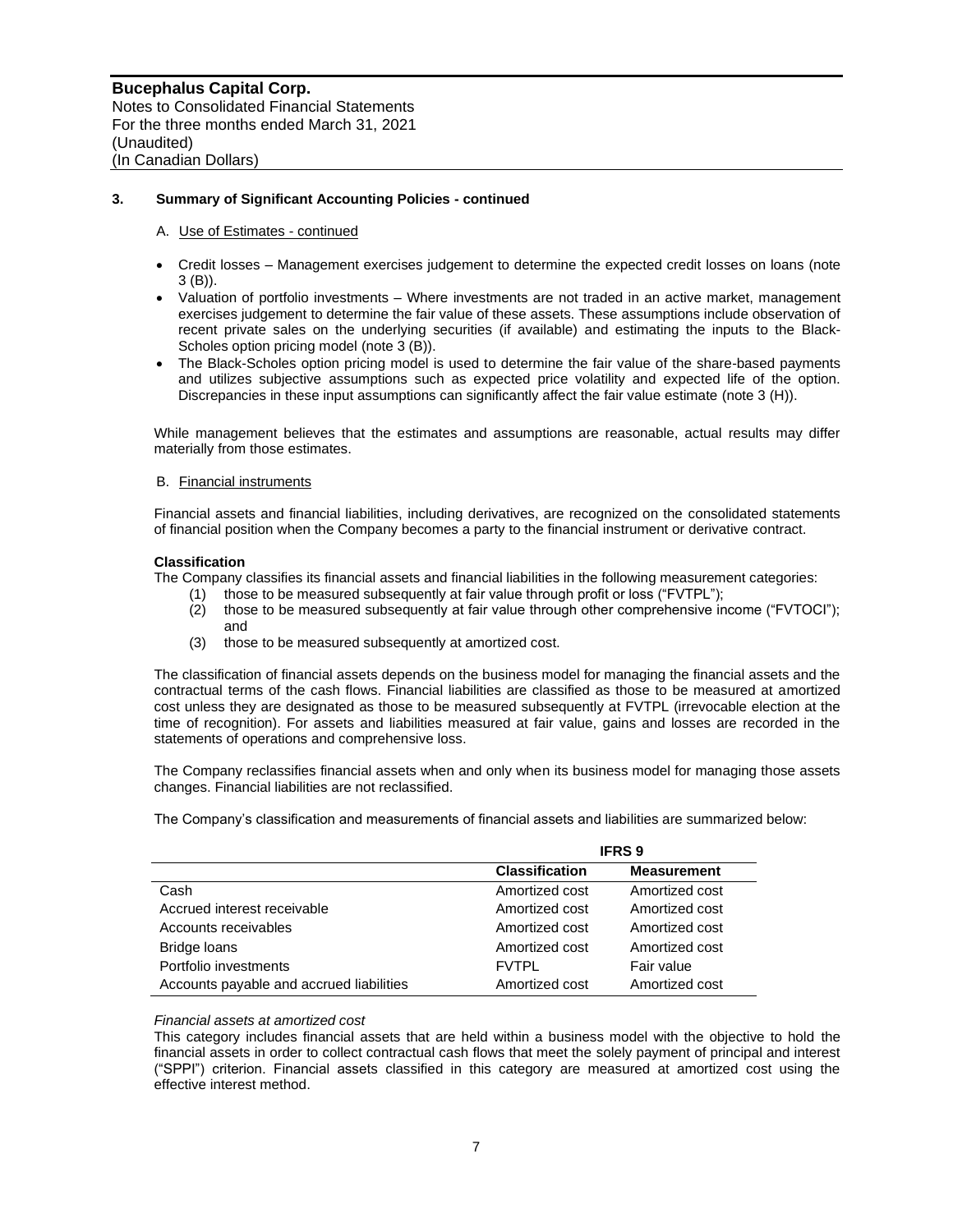# B. Financial instruments - continued

# *Financial assets at fair value through profit or loss*

This category includes derivative instruments as well as equity instruments which the Company has not irrevocably elected, at initial recognition or transition, to classify at FVTOCI. This category also includes debt instruments whose cash flow characteristics fail the SPPI criterion or are not held within a business model whose objective is either to collect contractual cash flows, or to both collect contractual cash flows and sell. Financial assets in this category are recorded at fair value with changes recognized in the consolidated statements of operations and comprehensive loss.

# **Measurement**

All financial instruments are required to be measured at fair value on initial recognition, plus, in the case of a financial asset or financial liability not at FVTPL, transaction costs that are directly attributable to the acquisition or issuance of the financial asset or financial liability. Transaction costs of financial assets and financial liabilities carried at FVTPL are expensed in profit or loss. Financial assets and financial liabilities with embedded derivatives are considered in their entirety when determining whether their cash flows are solely payment of principal and interest.

Financial assets that are held within a business model whose objective is to collect the contractual cash flows, and that have contractual cash flows that are solely payments of principal and interest on the principal outstanding are generally measured at amortized cost at the end of the subsequent accounting periods. All other financial assets including equity investments are measured at their fair values at the end of subsequent accounting periods, with any changes taken through the consolidated statements of operations and comprehensive loss.

# **Fair value hierarchy**

Financial assets measured at fair value or where their fair value is disclosed in the notes must be classified into one of the three hierarchy levels set forth below for disclosure purposes. Each level is based on the transparency of the inputs used to measure the fair value of assets and liabilities.

- Level 1: Inputs are unadjusted quoted prices of identical instruments in active markets;
- Level 2: Valuation models which utilize predominately observable market inputs; and
- Level 3: Valuation models which utilize predominately non-observable market inputs.

The classification of a financial asset in the hierarchy is based upon the lowest level of input that is significant to the measurement of fair value.

The Company's fair value financial instruments are classified as follows:

| <b>Financial instrument</b> | <b>Classification</b>   |
|-----------------------------|-------------------------|
| Portfolio investments       | Levels $1, 2$ , and $3$ |

At the end of each reporting period, management estimates the fair value of investments based on the criteria below and reflects such valuations in the restated financial statements.

i. Securities including shares, options, and warrants which are traded in an active market, such as on a recognized securities exchange and for which no sales restrictions apply, are presented at fair value based on quoted closing trade prices at the end of the reporting period or the closing trade price on the last day the security traded if there were no trades at the end of the reporting period. These are included in Level 1 of the fair value hierarchy.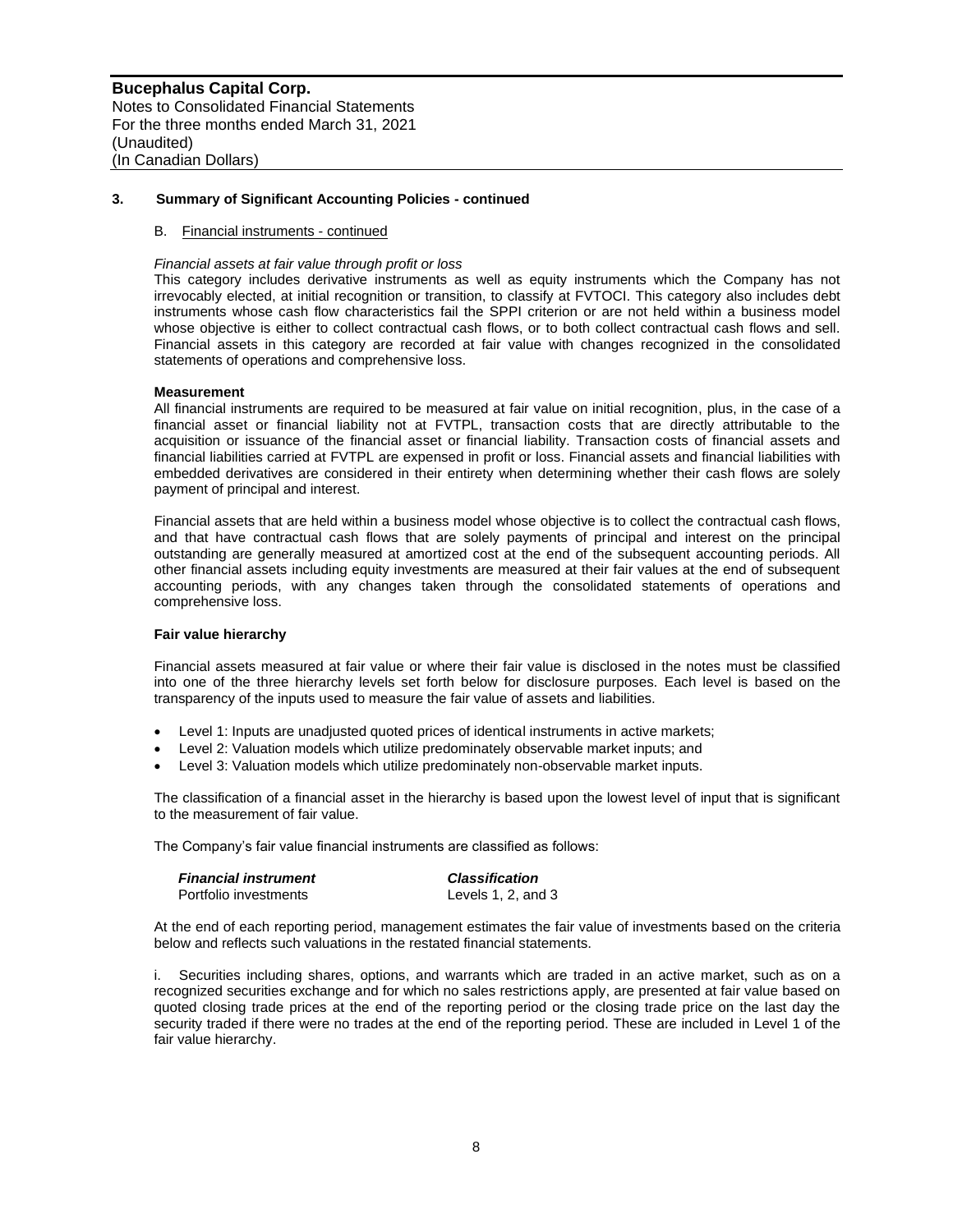# B. Financial instruments - continued

ii. For options, warrants, and conversion features which are not traded on a recognized securities exchange, no market value is readily available. When there are sufficient and reliable observable market inputs, a valuation technique is used. Valuation models such as the Black-Scholes valuation model ("Black-Scholes") are used when there are sufficient and reliable observable market inputs. These market inputs include risk-free interest rate, exercise price, market price at the date of valuation, expected dividend yield, expected life of the instrument and expected volatility of the underlying security based on historical volatility. These are included in Level 2 of the fair value hierarchy.

# **Fair value hierarchy - continued**

iii. Convertible debts and loans issued by investee companies are generally valued at the price in which the instrument was issued. The Company regularly considers whether any indications of deterioration in the value of the underlying business exist, which suggest that the debt instrument will not be fully recovered. The fair value of convertible debentures is measured using valuation techniques such as Black-Scholes model. The inputs to these models are taken from observable markets where possible, but where this is not feasible, a degree of judgment and assumptions provided by management is required in establishing fair values. Judgments include consideration of inputs such as credit risk, discount rates, volatility, probability of certain triggering events, and share price of private company borrowers. Changes in assumptions relating to these factors could affect the reported fair value of the financials instruments. These are included in Level 3 of the fair value hierarchy.

# iv. Private company investments

All privately-held investments (including options, warrants, and conversion features) are initially recorded at the transaction price, being the fair value at the time of acquisition. At the end of each reporting period, the fair value of an investment may (depending upon the circumstances) be adjusted using one or more of the valuation indicators described below.

The determination of fair value of the Company's privately-held investments at other than initial cost, is subject to certain limitations. Financial information for private companies in which the Company has investments, may not be available and, even if available, that information may be limited and/or unreliable.

Use of the valuation approach described below may involve uncertainties and determinations based on management's judgment and any value estimated from these techniques may not be realized or realizable.

Company-specific information is considered when determining whether the fair value of a privately-held investment should be adjusted upward or downward at the end of each reporting period. In addition to company-specific information, the Company will also consider trends in general market conditions and the share performance of comparable publicly-traded companies when valuing privately-held investments.

The fair value of a privately-held investment may be adjusted if:

- i. There has been a significant subsequent equity financing provided by outside investors at a valuation different than the current value of the investee company, in which case the fair value of the investment is set to the value at which that financing took place;
- ii. There have been significant corporate, political, or operating events affecting the investee company that, in management's opinion, have a material impact on the investee company's prospects and, therefore, its fair value. In these circumstances, the adjustment to the fair value of the investment will be based on management's judgment and any value estimated may not be realized or realizable;
- iii. The investee company is placed into receivership or bankruptcy;
- iv. Based on financial information received from the investee company, it is apparent to the Company that the investee company is unlikely to be able to continue as a going concern;
- v. Release by the investee company of positive/negative operational results; and
- vi. Important positive/negative management changes by the investee company that the Company's management believes will have a very positive/negative impact on the investee company's ability to achieve its objectives and build value for shareholders.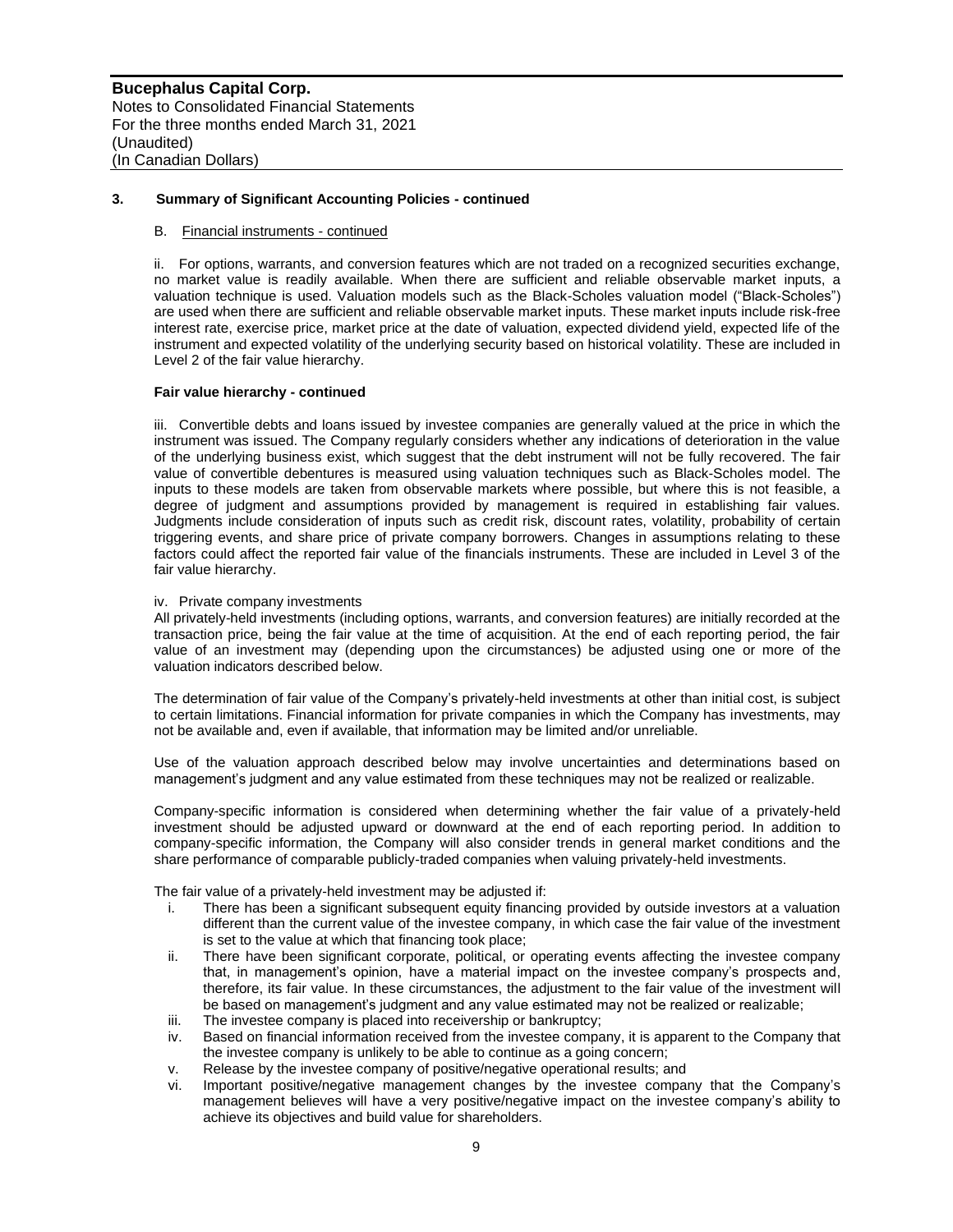# B. Financial instruments - continued

Adjustments to the fair value of a privately-held investment will be based upon management's judgment and any value estimated may not be realized or realizable. The resulting values for non-publicly traded investments may differ from values that would be realized if a ready market existed.

In addition, the amounts at which the Company's privately-held investments could be currently disposed of may differ from the carrying value assigned.

# **Expected credit losses on financial assets**

Determining an allowance for expected credit losses ("ECLs") for all debt financial assets not held at fair value through profit or loss ("FVTPL") requires management to make assumptions about the historical patterns for the probability of default, the timing of collection, and the amount of incurred credit losses, which are adjusted based on management's judgment about whether economic conditions and credit terms are such that actual losses may be higher or lower than what the historical patterns suggest.

Upon disposal of an investment, previously recognized unrealized gains or losses are reversed to recognize the full realized gain or loss in the period of disposition.

# C. Provisions

The Company recognizes provisions when a legal or constructive obligation exists as a result of past events, when it is probable that there will be an outflow of economic benefits from the entity, and a reliable estimate of the amount of the obligation can be made. When a provision is expected to settle beyond the immediate term, the provision is measured at the present value of future cash flows, discounted at prevailing market interest rates. With the passage of time, additional expenses are recorded as the provision accretes.

# D. Revenue Recognition

Realized gains (losses) on disposals of investments and unrealized gains (losses) on securities classified as FVTPL are reflected in the consolidated statements of operations and comprehensive loss on the transaction date and are calculated on an average cost basis. For all financial instruments measured at amortized cost and interest-bearing financial assets, interest income or expenses are recorded using the effective interest rate, which is the rate that exactly discounts estimated future cash payments or receipts through the expected life of the financial instrument, or a shorter period where appropriate, to the net carrying amount of the financial asset or financial liability.

# E. Foreign Currency Translation

Monetary assets and liabilities denominated in currencies other than Canadian dollars are translated into Canadian dollars at the rate of exchange in effect at the end of the reporting period. Non-monetary assets and liabilities are translated at the historical rates. Revenues and expenses are translated at the transaction exchange rate. Foreign currency gains and losses resulting from translation are reflected in profit or loss.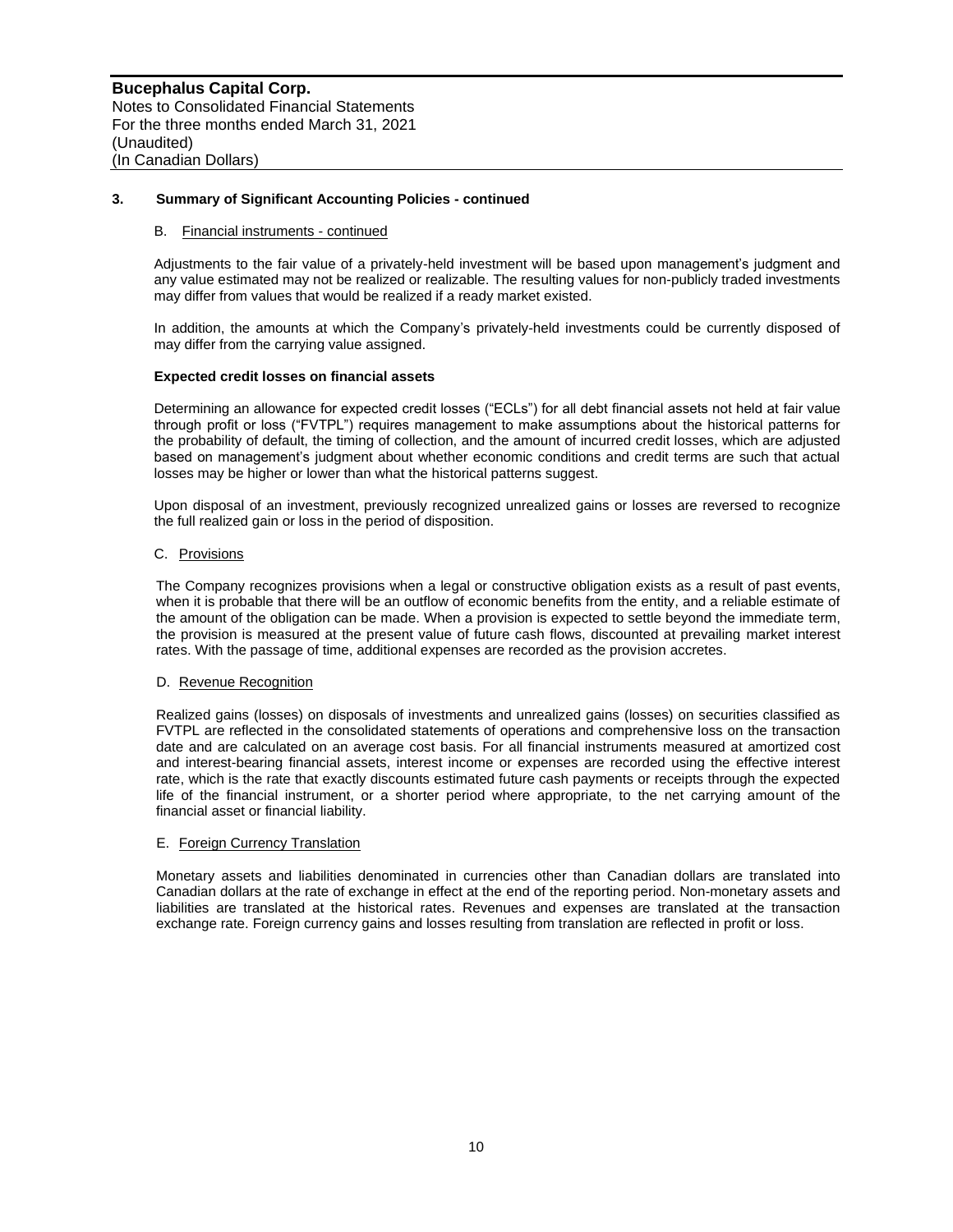# F. Income Taxes

Income tax comprises current and deferred tax. Income tax is recognized in profit or loss except to the extent that it relates to items recognized directly in equity or other comprehensive income, in which case the income is also recognized directly in equity or other comprehensive income.

Current income tax is the expected tax payable on the taxable income for the period, using tax rates enacted at the end of the reporting period, and any adjustments to tax payable in respect of previous years. Current tax assets and current tax liabilities are only offset if a legally enforceable right exists to offset the amounts and the Company intends to settle on a net basis, or to realize the asset and settle the liability simultaneously.

Deferred income tax is recognized in respect of all qualifying temporary differences arising between the tax basis of assets and liabilities and their carrying amounts in the financial statements. Deferred income tax is determined on a non-discounted basis using tax rates and laws that have been enacted or substantively enacted at the end of the reporting period and are expensed to apply when the deferred tax asset or liability is settled. Deferred tax assets are recognized to the extent that it is probable that the assets can be recovered. Deferred tax assets and liabilities are offset when there is a legally enforceable right to offset tax assets and liabilities and when the deferred tax balances relate to the same taxation authority.

Deferred tax assets are recognized to the extent future recovery is probable. At each reporting period end, deferred tax assets are reduced to the extent that it is no longer probable that sufficient taxable earnings will be available to allow all or part of the asset to be recovered.

# G. Cash

Cash consists of cash balances and highly liquid investments with original maturities of three months or less.

#### H. Share-based payments

The costs of equity-settled transactions with employees are measured by reference to the fair value at the date on which they are granted. In situations where equity instruments are issued to non-employees and some of all of the goods or services received by the entity as consideration cannot be specifically identified, they are measured at fair value of the share-based payment.

The costs of equity-settled transactions are recognized, together with a corresponding increase in equity, over the period in which the performance and/or service conditions are fulfilled, ending on the date on which the relevant employees become fully entitled to the award ("the vesting date"). The cumulative expense recognized for equity-settled transaction at each reporting date until the vesting date reflects the Company's best estimate of the number of equity instruments that will ultimately vest. The profit or loss charge or credit for period represents the movement in cumulative expense recognized as at the beginning and end of that period and the corresponding amount is represented in contributed surplus.

No expense is recognized for awards that do no ultimately vest, except for awards where vesting is conditional upon a market condition, which are treated as vesting irrespective of whether or not the market condition is satisfied provided that all other performance and/or service conditions are satisfied.

Where the terms of an equity-settled aware are modified, the minimum expense recognized is the expense as if the terms had not been modified. An additional expense is recognized for any modification which increases the total fair value of the share-based payment arrangement or is otherwise beneficial to the employee as a measure at the date of modification.

The dilutive effect of outstanding options is reflected as additional dilution in the computation of earnings or loss per share.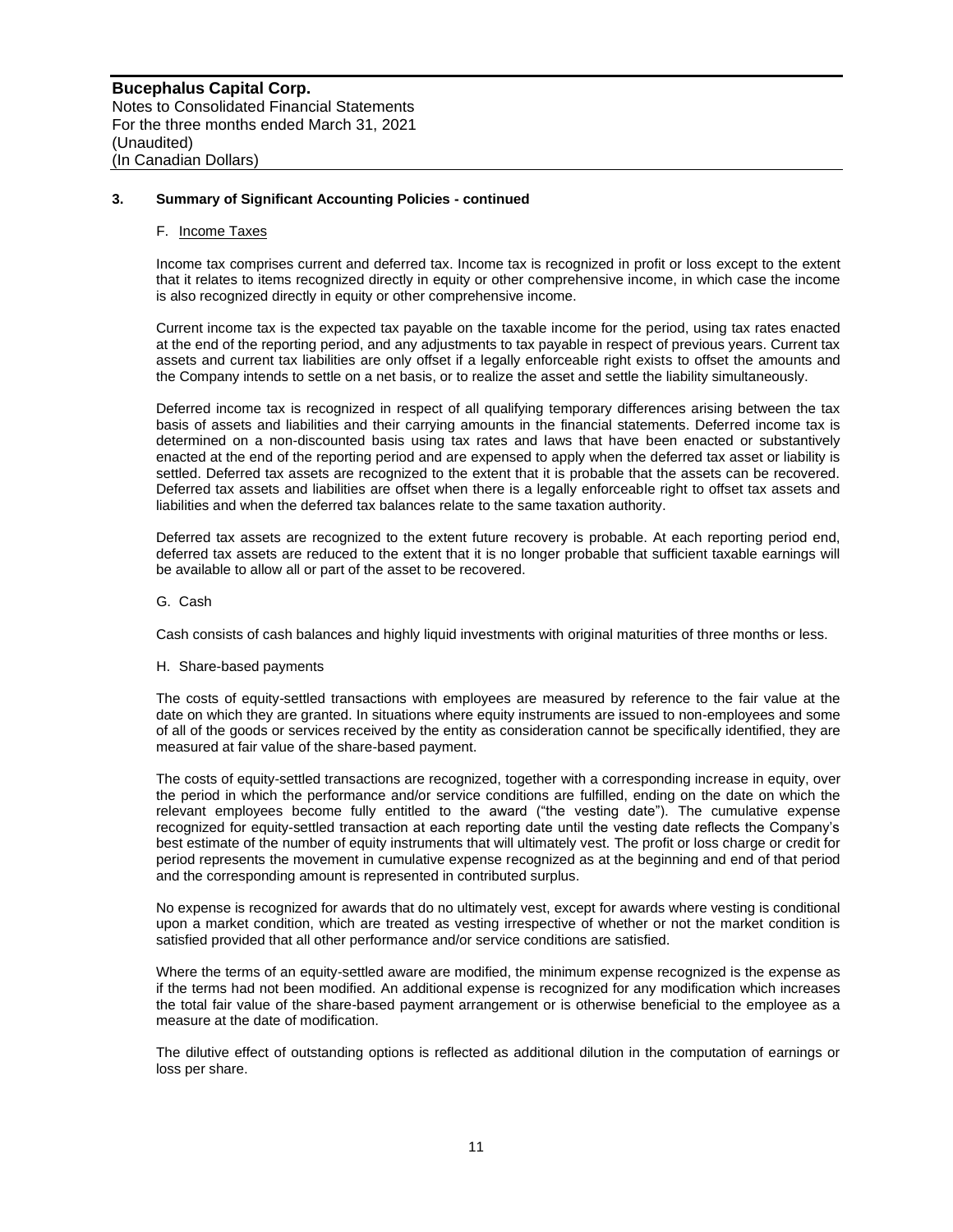#### I. Loss per share

Basic loss per share is calculated using the weighted average number of multiple and subordinate voting shares outstanding during the period.

Diluted loss per share is calculated by dividing net loss available to shareholders for the period by the diluted weighted average number of multiple and subordinate shares outstanding during the period. The diluted weighted average number of shares includes the potential dilution from shares issuable through stock options, if dilutive. This assumes that the proceeds from any shares issued on the exercise of stock options are used by the Company to repurchase and cancel shares at the average market price of the Company's share price for the period. As such, where the strike price of stock options exceeds the average market price of the Company's shares for the reporting period, the inclusion of these shares under the treasury stock method would be anti-dilutive, so these shares are excluded from the calculation of the weighted average number of diluted shares outstanding.

# **4. New and Revised Standards and Interpretations**

# **IFRS 16 – Leases**

IFRS 16 – Leases introduces a single lessee accounting model and requires a lessee to recognize assets and liabilities for all leases with a term of more than twelve months, unless the underlying asset is of low value. A lessee is required to recognize a right-of-use asset representing its right to use the underlying asset and a lease liability representing its obligation to make lease payments. The adoption of this standard effective January 1, 2019 did not materially impact the financial statements.

# **5. Bridge loans**

|             |     | <b>Due</b><br><b>Date</b> | <b>Stated</b><br><b>Interest</b><br>Rate | March 31<br>2021 | December 31<br>2020 |
|-------------|-----|---------------------------|------------------------------------------|------------------|---------------------|
| Individual  | (a) | October 31, 2021          | 12%                                      | \$<br>10.000     | \$<br>10.000        |
| Corporation | (b) | June 30, 2020             | 12%                                      | 25.642           | 26,020              |
| Corporation | (c) | March 2, 2026             | prime                                    | 78.870           |                     |
| Total       |     |                           |                                          | 114.512          | 36,020              |

The fair values of the notes receivable are estimated to be approximately equivalent to their carrying values as the market rate of interest approximates the effective interest rate.

- a) As at March 31, 2021, \$6,227 (December 31, 2020 \$5,931) in interest has been accrued. The loan is secured by a promissory note, a corporate quarantee, and equipment. A payment of \$6,000 is due in May 2021 with the remaining principle and interest due on October 31, 2021
- b) The loan is based in US dollars and the principal amount of the loan is US\$129,029 or C\$162,254 (December 31, 2020 - C\$164,280). US\$105,000 or C\$132,038 (December 31, 2020 - C\$133,686) was syndicated to other lenders and therefore the net amount of the loan to the Company is US\$24,029 or C\$30,216 (December 31, 2020 - C\$30,594). As at March 31, 2021 a net amount of C\$11,920 (December 31, 2020 - C\$8,768) in interest has been accrued. Expected credit losses were estimated at C\$4,575 at March 31, 2021 (December 31, 2020 - C\$4,575).
- c) The principal of the loan is \$148,765. As at March 31, 2021, \$310 (December 31, 2020 \$Nil) of interest has been accrued. The Company determined that the interest rate was preferential and has discounted the future cash flows at an effective rate of 12%.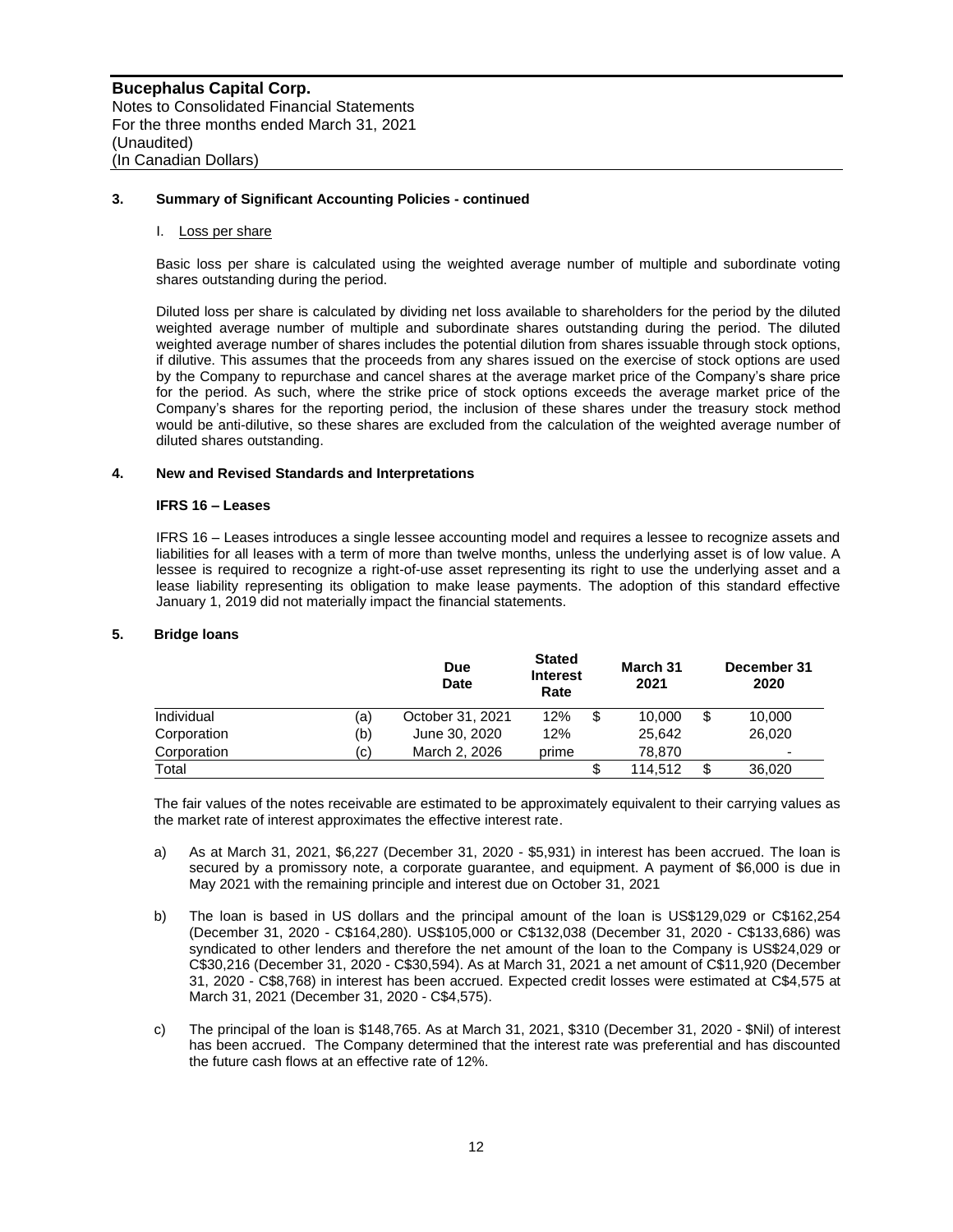# **6. Portfolio Investments**

|                                              |   | March 31 |      | December 31              |
|----------------------------------------------|---|----------|------|--------------------------|
|                                              |   | 2021     |      | 2020                     |
| Common shares in Marathon Mortgage Corp. (a) | S |          | - \$ | $\overline{\phantom{0}}$ |
| Other marketable securities                  |   | 206.403  |      | 253,226                  |
| Total                                        | S | 206,403  |      | 253,266                  |

(a) As at March 31, 2021, the Company held nil (December 31, 2020 – 3,358,636) common shares of Marathon Mortgage Corp. ("MMC"). On March 2, 2021, the Company sold its 3,358,636 common shares of MMC at a value of \$670,000.

# **7. Share Capital**

# a) *Authorized:*

 Unlimited multiple voting shares ("MVS") Unlimited subordinate voting shares ("SVS")

The rights of MVS and SVS shares are identical other than voting rights. MVS shares are entitled to four votes per share whereas SVS shares are entitled to one vote per share.

# b) *Shares issued and outstanding:*

| For the three months ended<br>March 31 | <b>SVS</b>                 |           | <b>MVS</b>                 |            |
|----------------------------------------|----------------------------|-----------|----------------------------|------------|
|                                        | Number of<br><b>Shares</b> | Amount    | Number of<br><b>Shares</b> | Amount     |
|                                        |                            |           |                            |            |
| <b>Balance December 31, 2020</b>       | 23,809,395                 | 2,567,040 | 5,704,846                  | 668,369    |
| Converted from MVS to SVS (i)          | 946.491                    | 110,889   | (946, 491)                 | (110, 889) |
| Private placement, net of costs (ii)   | 25,000,000                 | 131,212   |                            |            |
| Stock option exercise                  | 1,500,000                  | 134,453   |                            |            |
| Balance March 31, 2021                 | 51,255,886                 | 2,943,594 | 4,758,355                  | 557.480    |

(i) During the period 946,491 MVS were converted on a one for one basis to 946,491 SVS.

(ii) On March 19, 2021, the Company closed a non-brokered private placement issuing 25,000,000 units at a price of \$0.05 per Unit for gross proceeds of \$1,250,000. Each Unit consisted of one subordinated voting common share of the Company and one subordinate voting share purchase warrant. Each full warrant entitles the holder to acquire one additional subordinate voting share expiring on March 19, 2024 at an exercise price of \$0.25. The Company incurred share issue costs of \$541,450 including finder's fees/commissions of \$80,250, \$23,000 in legal fees and 1,750,000 finders warrants entitling certain eligible persons to acquire a Unit exercisable at a price of \$0.05 for a period of thirty-six months from closing were issued in relation to the Private Placement.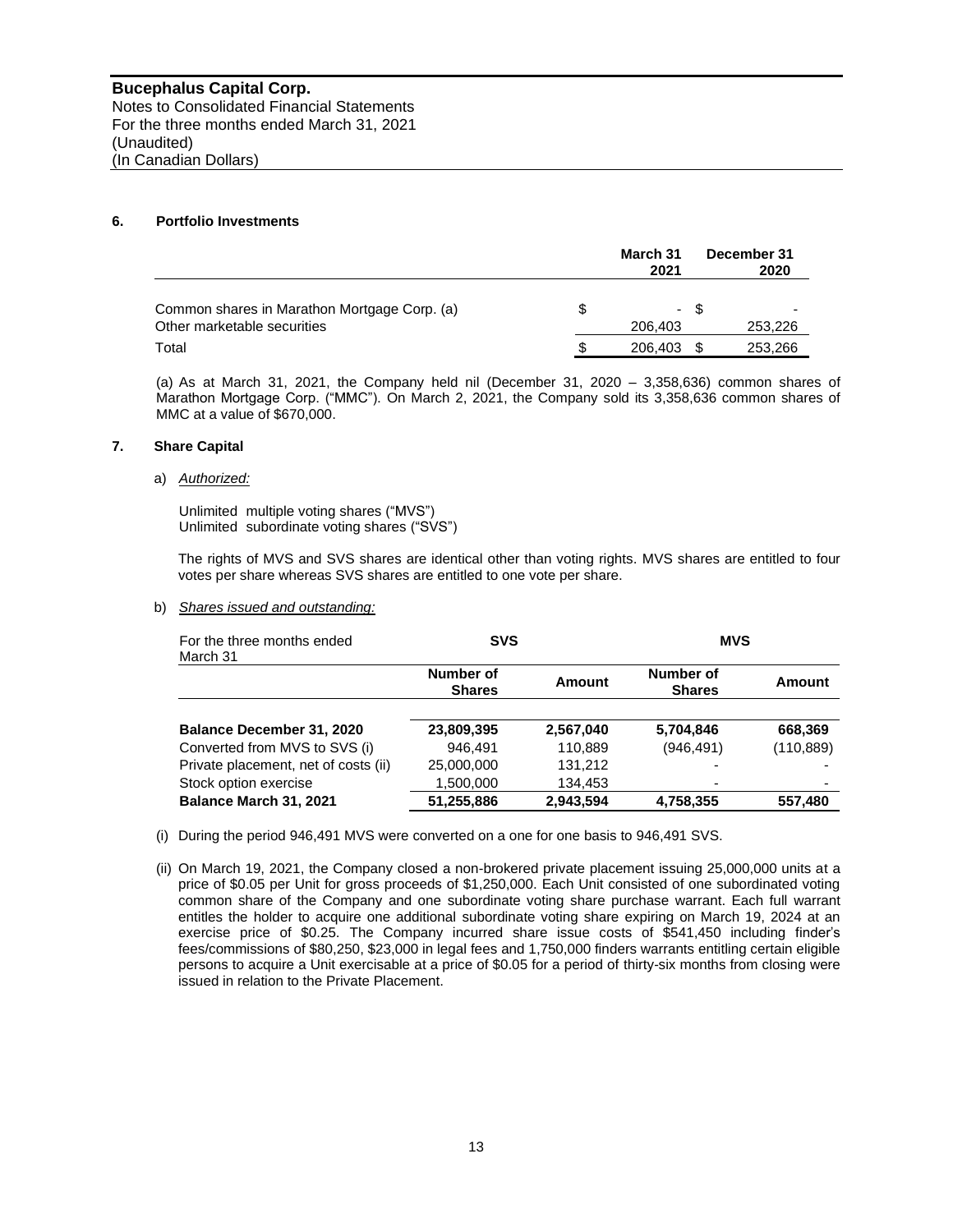# **7. Share Capital - continued**

c) *Warrants*

On March 19, 2021, the Company issued 25,000,000 warrants as part of the private placement financing described in note 7(b(ii)). Each warrant entitles the holder to acquire one additional subordinate voting share expiring on March 19, 2024 at an exercise price of \$0.25. The value of a warrant was determined using 150% volatility, 3-year term, 0.55% discount rate, 0% expected dividend. The resulting value represented approximately 81.5% of the value of the Unit with the remaining 18.5% attributed to the value of the subordinate voting share within the Unit. The warrants were allocated \$1,018,519 of the net proceeds of the financing.

The Company issued 1,750,000 finders warrants as part of the private placement financing described in note 7(b(ii)). Each warrant entitles the holder to acquire one additional Unit expiring on March 19, 2024 at an exercise price of \$0.05. The value of a warrant was determined using 150% volatility, 3-year term, 0.55% discount rate, 0% expected dividend. The warrants had a value of \$438,200.

# d) *Stock Options*

The Company has a stock option plan (the "Plan") under which the Company may grant options to directors, officers, employees and consultants. The maximum number of common shares reserve for issue under the Plan at any point in time may not exceed 10% of the number of shares issued and outstanding. As at March 31, 2021, the Company had 3,325,589 (December 31, 2020 – 480,940) options available for issuance under the Plan.

# c) Stock Options – continued

The continuity of outstanding stock options for the three months ended March 31, 2021 is as follows:

|                            | Number of stock<br>options | Weighted<br>average<br>exercise price<br>per share \$ |
|----------------------------|----------------------------|-------------------------------------------------------|
| Balance, December 31, 2020 | 1,900,000                  | 0.07                                                  |
| Exercised                  | (1,500,000)                | 0.07                                                  |
| Granted                    | 1,400,000                  | 0.22                                                  |
| Balance, March 31, 2021    | 1,800,000                  | 0.19                                                  |

The following table summarizes the assumptions used with the Black-Scholes valuation model for the determination of the share-based payments for the stock options issued during the year ended March 31, 2021:

| <b>Grant Date</b>             | March 19, 2021 |
|-------------------------------|----------------|
| Number of options             | 1,400,000      |
| <b>Exercise Price</b>         | \$0.22         |
| Expected life in years        | 3              |
| Volatility                    | 150%           |
| Risk-free interest rate       | 0.55%          |
| Dividend yield                | $0.00\%$       |
| Vesting                       | Immediately    |
| Fair value of options granted | \$248,780      |

During the three months ended March 31, 2021, the Company recognized \$248,780 of stock based compensation related to stock options granted during the quarter (March 31, 2020 - \$Nil).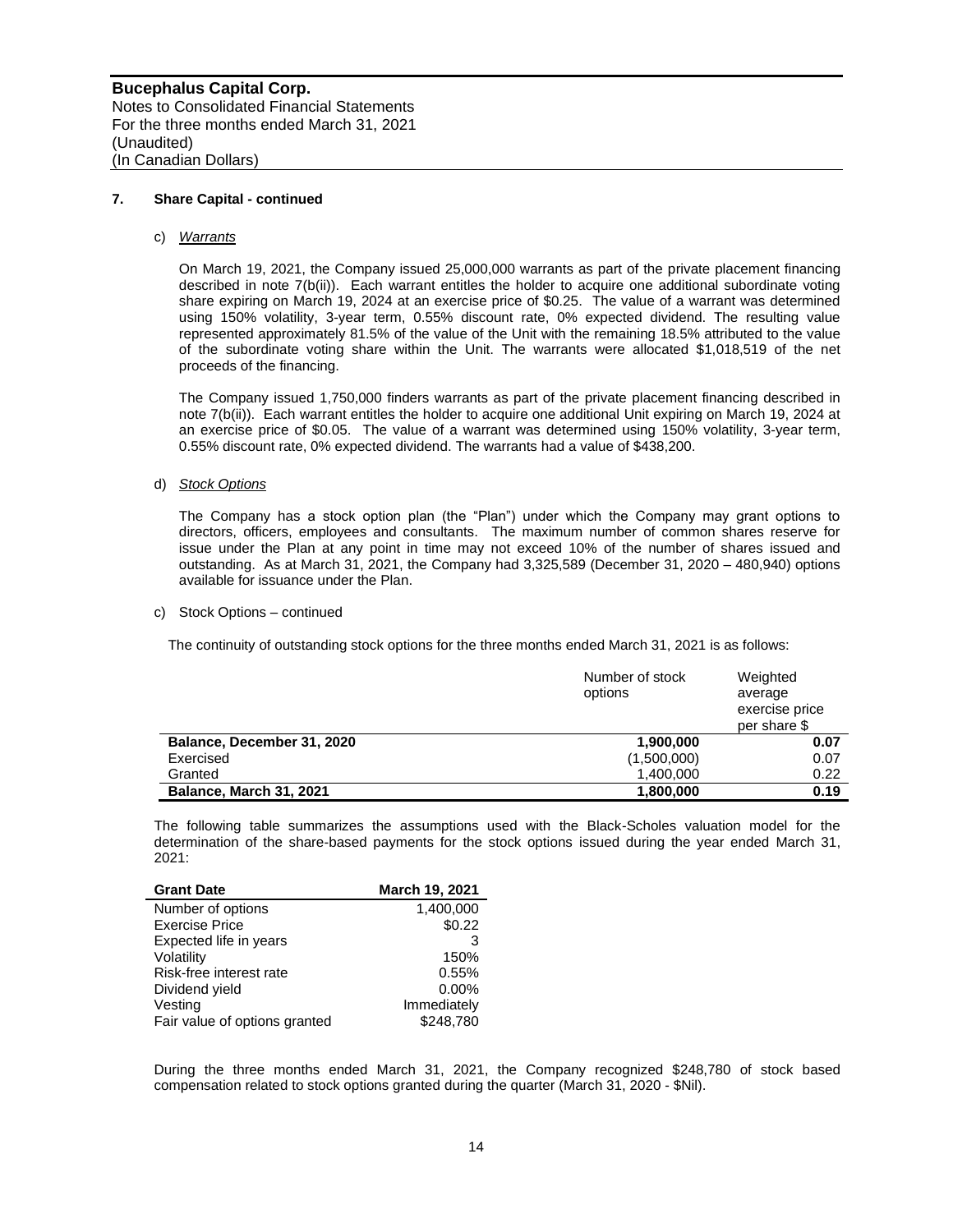Notes to Consolidated Financial Statements For the three months ended March 31, 2021 (Unaudited) (In Canadian Dollars)

# **8. Income (loss) per Share**

Income (loss) per share has been calculated using the weighted average number of SVS and MVS outstanding during the period. As there are no potentially dilutive financial instruments outstanding, diluted loss per share is the same as basic loss per share.

# **9. Risk Management**

The primary goals of the Company's risk management programs are to ensure that the outcomes of activities involving elements of risk are consistent with the Company's objectives and risk tolerance, and to maintain an appropriate risk/reward balance while protecting the Company's financial operations from events that have the potential to materially impair its financial strength. Balancing risk and reward is achieved through aligning risk tolerance with the Company's business strategy, diversifying risk, pricing appropriately for risk, mitigating risk through preventative controls and transferring risk to third parties.

# **9. Risk Management - continued**

# Capital Management

The Company considers the items included in shareholders' equity as capital. The Company's capital management objectives are to maintain a strong and efficient capital structure to provide liquidity to support continued asset growth. A strong capital position also provides flexibility in considering accretive growth opportunities. It is the intention of the Company in the long term to pay out a portion of its future annual earnings to shareholders in the form of dividends. There has been no change in the capital management approach from the prior period.

# Risk Management

The success of the Company is dependent upon its ability to assess and manage all forms of risk that affect its operations. The Company is exposed to many factors that could adversely affect its business, financial conditions or operating results. Developing policies and procedures to identify risk and the implementation of appropriate risk management policies and procedures is the responsibility of senior management and the Board of Directors. The Board directly, or through its committees, reviews and approves these policies and procedures, and monitors their compliance with them through ongoing reporting requirements. A description of the Company's most prominent risks follows.

# Credit Risk

Concentration of credit risk may arise from exposures to a single debtor or to a group of debtors having similar characteristics such that their ability to meet their current obligations is expected to be affected similarly by changes in economic or other conditions. The Company is exposed to credit risk on its cash, accrued interest receivable, accounts receivable, and bridge loans. The Company's maximum exposure to credit risk is \$1,295,097 (December 31, 2020 - \$187,597).

# Market Risk

The Company is exposed to certain market risk that the value of, or future cash flows from, the Company's financial assets will significantly fluctuate due to changes in market prices. The value of the financial assets can be affected by changes in interest rates, foreign exchange rates, and equity and commodity prices. The Company is required to mark to market its fair value through profit or loss investments at the end of each reporting period. This process could result in significant write-downs of the Company's portfolio investment over one or more reporting periods, particularly during periods of overall market instability, which would have a significant unfavorable effect on the Company's financial position.

# Liquidity Risk

Liquidity risk is the risk that the Company will not have sufficient cash to meet its obligations as they become due. As at March 31, 2021, the Company has cash of \$ 1,123,081 (December 31, 2020 - \$18,424) to meet current financial liabilities of \$50,137 (December 31, 2020 - \$530,364).